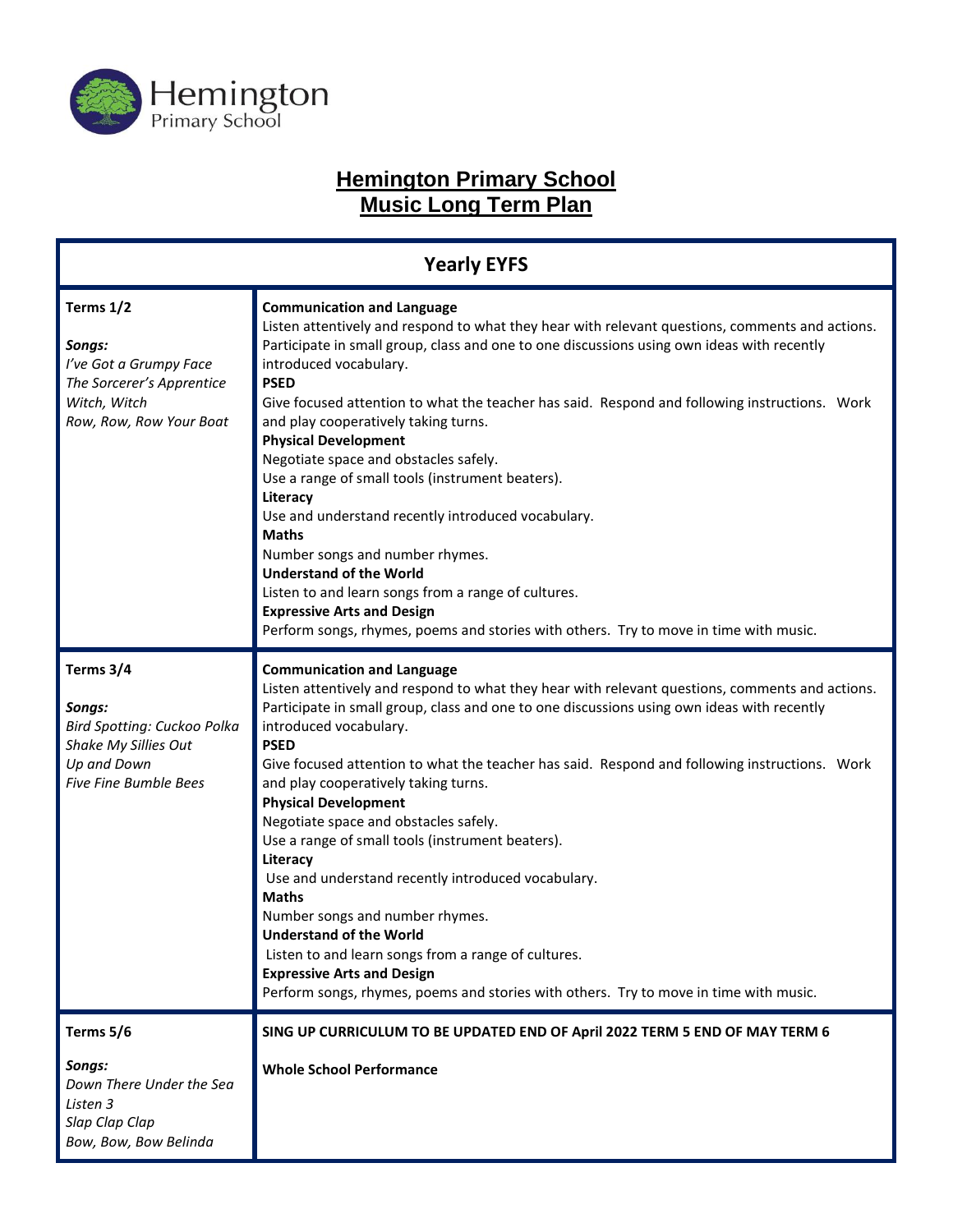

#### **Hemington School Music Overview 2022-23**

| Year A                      | <b>Nightingale Infant Class KS1</b>                                                                                                                                                                                                                                                                                                                                                                                                                                                                                                                                                                                                                                                                                                                   | <b>Brunel Junior Class KS2</b>                                                                                                                                                                                                                                                                                                                                                                                                                                                                                                                                                                                                                                                                                                                                                                                                                                                                                                                                                                                                                                                                                                                                                                                                                                                                                                                                                                                                                                                                                                                                                                                                                                                                                                                             |
|-----------------------------|-------------------------------------------------------------------------------------------------------------------------------------------------------------------------------------------------------------------------------------------------------------------------------------------------------------------------------------------------------------------------------------------------------------------------------------------------------------------------------------------------------------------------------------------------------------------------------------------------------------------------------------------------------------------------------------------------------------------------------------------------------|------------------------------------------------------------------------------------------------------------------------------------------------------------------------------------------------------------------------------------------------------------------------------------------------------------------------------------------------------------------------------------------------------------------------------------------------------------------------------------------------------------------------------------------------------------------------------------------------------------------------------------------------------------------------------------------------------------------------------------------------------------------------------------------------------------------------------------------------------------------------------------------------------------------------------------------------------------------------------------------------------------------------------------------------------------------------------------------------------------------------------------------------------------------------------------------------------------------------------------------------------------------------------------------------------------------------------------------------------------------------------------------------------------------------------------------------------------------------------------------------------------------------------------------------------------------------------------------------------------------------------------------------------------------------------------------------------------------------------------------------------------|
| <b>Sing Up</b><br>Reference | Year One Term 1 - Menu Song, Colonel Hathi's<br>March, Magical Musical Aquarium, The King is in the<br>Castle                                                                                                                                                                                                                                                                                                                                                                                                                                                                                                                                                                                                                                         | Year Three Term 1 - I've Been to Harlem, Nao Chariya<br>de/Mingulay Boat Song, Sound Symmetry, Chilled Out<br>Clap Rap                                                                                                                                                                                                                                                                                                                                                                                                                                                                                                                                                                                                                                                                                                                                                                                                                                                                                                                                                                                                                                                                                                                                                                                                                                                                                                                                                                                                                                                                                                                                                                                                                                     |
| <b>Terms</b><br>1/2         | Singing: Sing simple chants and rhymes together<br>Listening: Listen to recorded performances.<br>Experience live music making<br><b>Composing:</b> Create simple sound effects and short<br>sequences of sound. Invent, retain and recall rhythm<br>and pitch patterns. Begin to recognise graphic<br>notation.<br>Musicianship: Pulse and Beat<br>Walk, move or clap a steady beat. Use body<br>percussion to play repeated patterns. Respond to<br>the pulse in music<br>Rhythm - Perform word pattern chants.<br>Pitch - Compare high and low sounds, sing familiar<br>songs in low and high voices. Explore percussion<br>sounds to explore storytelling. Follow pictures and<br>symbols to guide singing and playing.<br><b>Christmas Songs</b> | <b>Singing</b><br>Sing a wide range of songs of various styles and<br>structures with a pitch range of do/so, tunefully and with<br>expression. Perform forte and piano/loud and soft.<br>Perform actions confidentially and in time to a range of<br>action songs. Walk, move or clap a steady beat with<br>others, changing the speed of the beat as the tempo of<br>the music changes.<br>Listening<br>Develop knowledge and understanding from music<br>around the world. Listen to recorded<br>performances/experience live music making.<br><b>Composing: Improvise</b><br>Become more skilled in improving. (Voices, tuned and<br>untuned percussion, and instruments). Structure musical<br>ideas to create music that has a beginning, middle and<br>end. Pupils should compose in response to different<br>stimuli and musical sources.<br><b>Compose: Compose</b><br>Combine known rhythmic notation with letter names to<br>create rising and falling phrases using just three notes<br>(Do, RE, MI). Compose song accompaniments on<br>untuned percussion using known rhymes and note<br>values.<br>Performing: Instrumental<br>Develop facility in playing tuned percussion or a melodic<br>instrument. Play and perform melodies following staff<br>notation using a small range. Individually copy stepwise<br>melodic phrases with accuracy at different speeds.<br>Extend to question and answer phrases.<br>Performing: Reading of notation.<br>Introduce the stave, lines and spaces, and clef. Use dot<br>notation to show higher or lower pitch. Introduce and<br>understand the differences between crotchets and<br>paired quavers. Apply word chants to rhymes<br>understanding how to link each syllable to one musical<br>note. |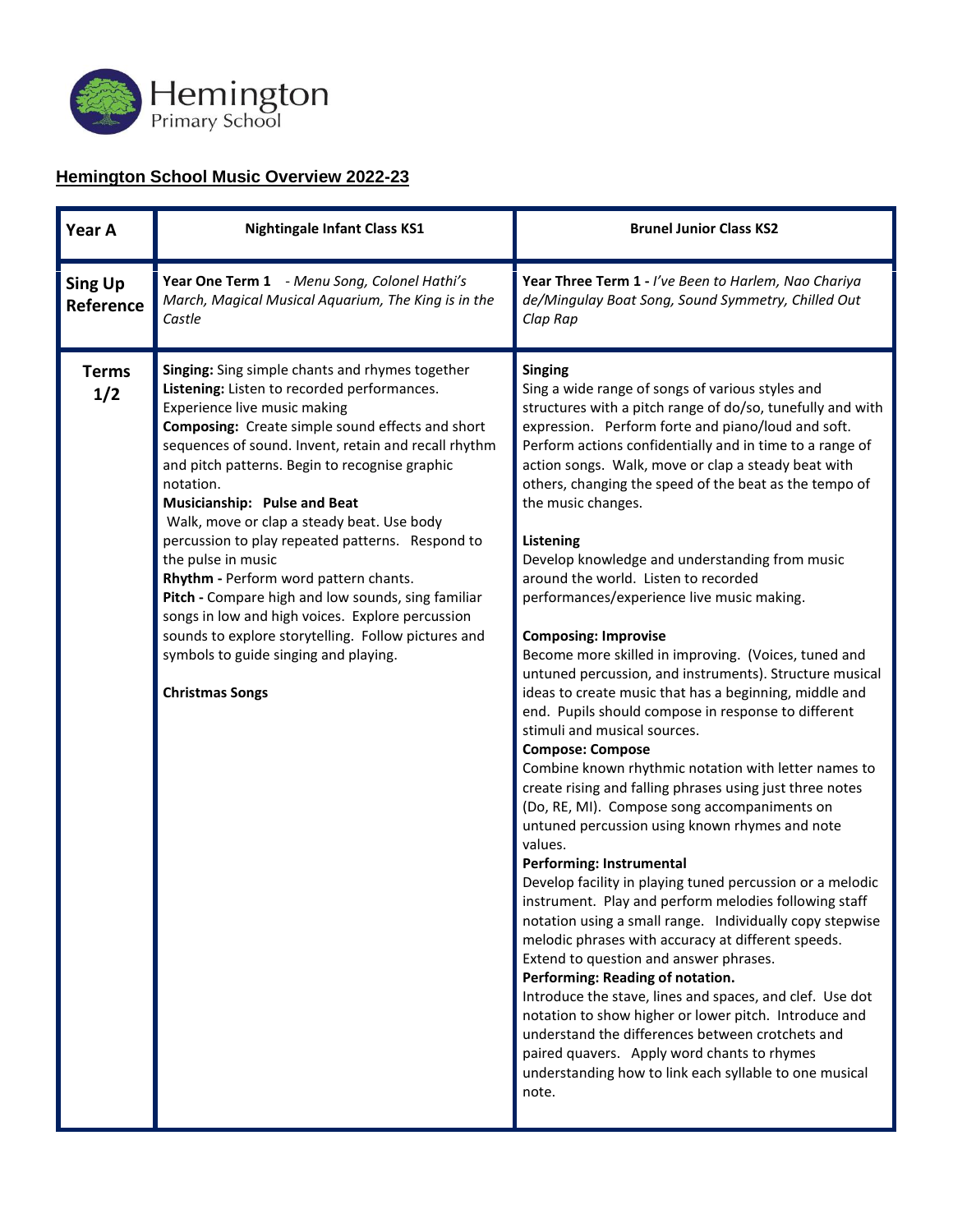

| <b>Sing Up</b>      | Year Two Term 2 - Grandma Rap, Orawa, Musical                                                                                                                                                                                                                                                                                                                                                                                                                                                                                                                                                                                                                                                                                                                                                                                                                                                                                                                                                                                                                                                                                                                                                                            | Year Four Term 2 - Instruments: The Doot Doot Song,                                                                                                                                                                                                                                                                                                                                                                                                                                                                                                                                                                                                                                                                                                                                                                                                                                                                                                                                                                                                                                                                                                                                                                                                                                                                                                                                                                                                                                                                                                                                        |
|---------------------|--------------------------------------------------------------------------------------------------------------------------------------------------------------------------------------------------------------------------------------------------------------------------------------------------------------------------------------------------------------------------------------------------------------------------------------------------------------------------------------------------------------------------------------------------------------------------------------------------------------------------------------------------------------------------------------------------------------------------------------------------------------------------------------------------------------------------------------------------------------------------------------------------------------------------------------------------------------------------------------------------------------------------------------------------------------------------------------------------------------------------------------------------------------------------------------------------------------------------|--------------------------------------------------------------------------------------------------------------------------------------------------------------------------------------------------------------------------------------------------------------------------------------------------------------------------------------------------------------------------------------------------------------------------------------------------------------------------------------------------------------------------------------------------------------------------------------------------------------------------------------------------------------------------------------------------------------------------------------------------------------------------------------------------------------------------------------------------------------------------------------------------------------------------------------------------------------------------------------------------------------------------------------------------------------------------------------------------------------------------------------------------------------------------------------------------------------------------------------------------------------------------------------------------------------------------------------------------------------------------------------------------------------------------------------------------------------------------------------------------------------------------------------------------------------------------------------------|
| Reference           | Conversations, Minibeasts                                                                                                                                                                                                                                                                                                                                                                                                                                                                                                                                                                                                                                                                                                                                                                                                                                                                                                                                                                                                                                                                                                                                                                                                | Fanfare for the Common Man, From a Railway Carriage                                                                                                                                                                                                                                                                                                                                                                                                                                                                                                                                                                                                                                                                                                                                                                                                                                                                                                                                                                                                                                                                                                                                                                                                                                                                                                                                                                                                                                                                                                                                        |
| <b>Terms</b><br>3/4 | Singing:<br>Sing songs regularly with a pitch range of do-so (e.g.<br>C-G) with increasing vocal control. Sing songs with a<br>small pitch range, pitching accurately<br>Listening:<br>Listen to recorded performances. Experience live<br>music making.<br><b>Composing:</b><br>Partner work to improvise simple question and<br>answer phrases. Use music technology to capture,<br>change and combine sounds.<br>Musicianship: Pulse and beat - understand the speed<br>of beat can change. Mark the beat of a listening piece<br>by tapping or clapping. Recognise tempo. Walk in<br>time to a beat. Begin to group beats in twos/threes.<br>Rhyme - Play copycat rhymes. Create rhythms using<br>word phrases. Read, respond, create and perform<br>chanted rhythm patterns. Represent them with stick<br>notation. Pitch: Play a range of singing games based<br>on the cuckoo interval (so-mi) matching voices<br>accurately, supported by a leader playing the melody.<br>The melody could be played on a piano, acoustic<br>instrument, or backing track. Sing short<br>phrases independently within a singing game or short<br>song. Respond independently to pitch changes heard<br>in short melodic phrases. | <b>Singing</b><br>Sing rounds and partner songs in different time<br>signatures (two, three and four times) and begin to sing<br>repertoire with small and large leaps. As well as a simple<br>second part to introduce vocal harmony.<br>Listening<br>Develop knowledge and understanding from music<br>around the world. Listen to recorded<br>performances/experience live music making<br><b>Composing: Improvise</b><br>Improvise on a limited range of pitches on an instrument.<br>Making use of musical features including smooth<br>(Legato) and detached (staccato). Begin to make<br>compositional decisions about the overall structure of<br>improvisations.<br><b>Compose: Compose</b><br>Explore developing knowledge of musical components by<br>composing music to create a specific mood. Introduce<br>major and minor chords. Include instruments played in<br>whole class/group/individual teaching to expand the<br>scope and range of the sound palette available for<br>compositional work. Capture and record creative ideas<br>using any of - graphic symbols, rhythm notation and time<br>signatures, staff notation, technology.<br>Performing: Instrumental<br>Develop facility in the basic skills of a selected musical<br>instrument over a sustained learning period. Perform in<br>two or more arts from simple notation using instruments<br>played in whole class teaching. Identify static and<br>moving parts.<br>Performing: Reading of notation.<br>Introduce and understand the differences between<br>minims, crochets, paired quavers and rests. |
| <b>Sing Up</b>      | Year One Term 3 - Come Dance with Me, Nautilus,                                                                                                                                                                                                                                                                                                                                                                                                                                                                                                                                                                                                                                                                                                                                                                                                                                                                                                                                                                                                                                                                                                                                                                          | Year Five Term 3 - Baloo Baleerie, Listen 3, Compose 3,                                                                                                                                                                                                                                                                                                                                                                                                                                                                                                                                                                                                                                                                                                                                                                                                                                                                                                                                                                                                                                                                                                                                                                                                                                                                                                                                                                                                                                                                                                                                    |
| Reference           | Compose 3, As I was Walking Down the Street                                                                                                                                                                                                                                                                                                                                                                                                                                                                                                                                                                                                                                                                                                                                                                                                                                                                                                                                                                                                                                                                                                                                                                              | Kis Nay Banaayaa                                                                                                                                                                                                                                                                                                                                                                                                                                                                                                                                                                                                                                                                                                                                                                                                                                                                                                                                                                                                                                                                                                                                                                                                                                                                                                                                                                                                                                                                                                                                                                           |
| <b>Term</b><br>5/6  | SING UP CURRICULUM TO BE UPDATED END OF April<br>2022 TERM 5 END OF MAY TERM 6<br><b>Whole School Performance</b>                                                                                                                                                                                                                                                                                                                                                                                                                                                                                                                                                                                                                                                                                                                                                                                                                                                                                                                                                                                                                                                                                                        | SING UP CURRICULUM TO BE UPDATED END OF April<br>2022 TERM 5 END OF MAY TERM 6<br><b>Whole School Performance</b>                                                                                                                                                                                                                                                                                                                                                                                                                                                                                                                                                                                                                                                                                                                                                                                                                                                                                                                                                                                                                                                                                                                                                                                                                                                                                                                                                                                                                                                                          |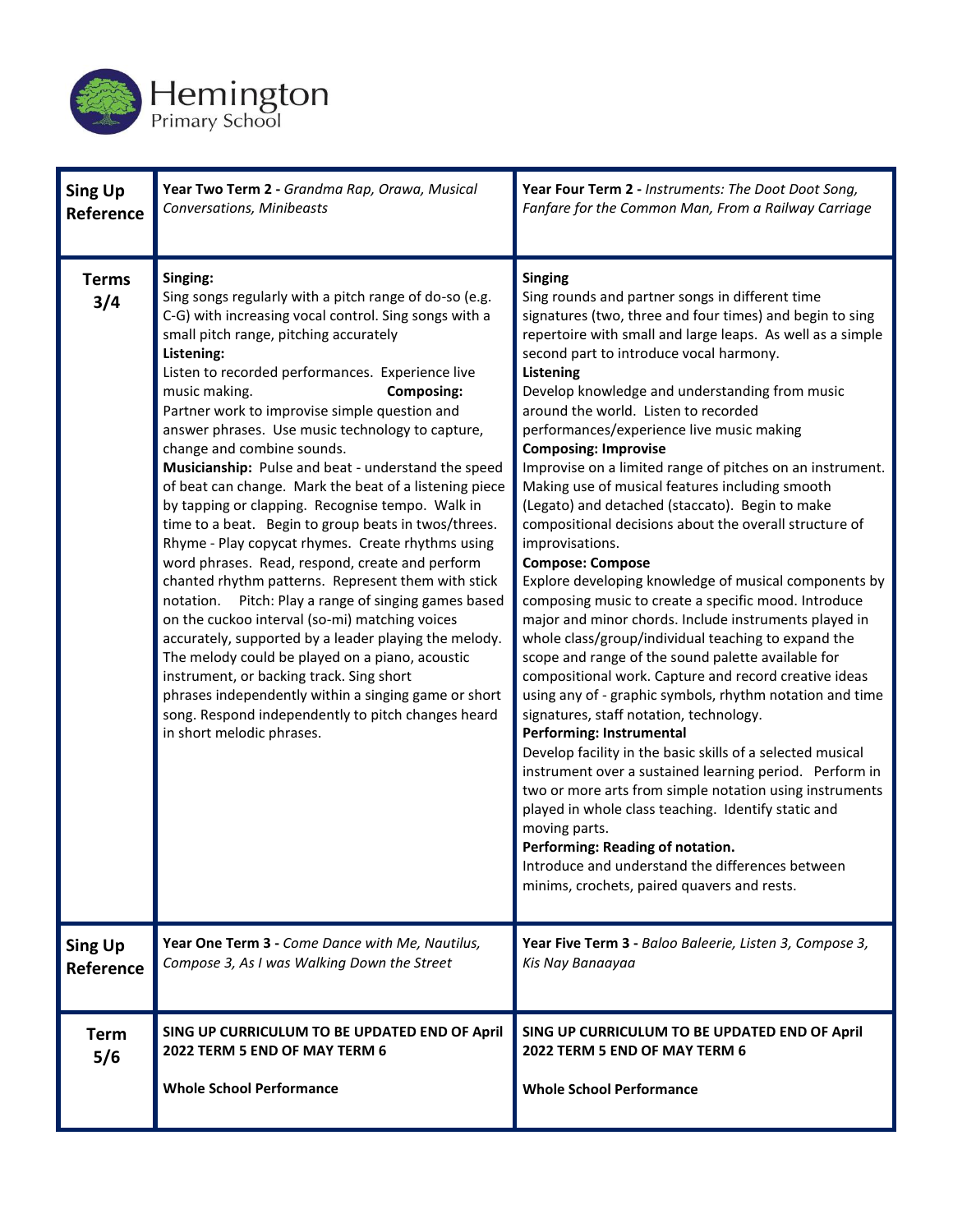

### **Hemington School Music Overview 2023-24**

| Year B                      | <b>Nightingale Infant Class KS1</b>                                                                                                                                                                                                                                                                                                                                                                                                                                                                                                                                                                                                                                                                                                                                                                                                                                                                                                                                                                                                                                                                                                                                                                                                        | <b>Brunel Junior Class KS2</b>                                                                                                                                                                                                                                                                                                                                                                                                                                                                                                                                                                                                                                                                                                                                                                                                                                                                                                                                                                                                                                                                                                                                                                                                                                                                                                                                                                                                                                                                                                                                                                                                                                                                                                                                                                                                                                                                                                                                                                                                          |
|-----------------------------|--------------------------------------------------------------------------------------------------------------------------------------------------------------------------------------------------------------------------------------------------------------------------------------------------------------------------------------------------------------------------------------------------------------------------------------------------------------------------------------------------------------------------------------------------------------------------------------------------------------------------------------------------------------------------------------------------------------------------------------------------------------------------------------------------------------------------------------------------------------------------------------------------------------------------------------------------------------------------------------------------------------------------------------------------------------------------------------------------------------------------------------------------------------------------------------------------------------------------------------------|-----------------------------------------------------------------------------------------------------------------------------------------------------------------------------------------------------------------------------------------------------------------------------------------------------------------------------------------------------------------------------------------------------------------------------------------------------------------------------------------------------------------------------------------------------------------------------------------------------------------------------------------------------------------------------------------------------------------------------------------------------------------------------------------------------------------------------------------------------------------------------------------------------------------------------------------------------------------------------------------------------------------------------------------------------------------------------------------------------------------------------------------------------------------------------------------------------------------------------------------------------------------------------------------------------------------------------------------------------------------------------------------------------------------------------------------------------------------------------------------------------------------------------------------------------------------------------------------------------------------------------------------------------------------------------------------------------------------------------------------------------------------------------------------------------------------------------------------------------------------------------------------------------------------------------------------------------------------------------------------------------------------------------------------|
| <b>Sing Up</b><br>Reference | Year Two Term 1 - Tony Chestnut, Carnival of the<br>Animals, Creepy Castle, Magical Musical Aquarium                                                                                                                                                                                                                                                                                                                                                                                                                                                                                                                                                                                                                                                                                                                                                                                                                                                                                                                                                                                                                                                                                                                                       | Year Four Term 1 - This Little Light of Mine, The Pink<br>Panther Theme, Sound Symmetry, My Fantasy Football<br>Team                                                                                                                                                                                                                                                                                                                                                                                                                                                                                                                                                                                                                                                                                                                                                                                                                                                                                                                                                                                                                                                                                                                                                                                                                                                                                                                                                                                                                                                                                                                                                                                                                                                                                                                                                                                                                                                                                                                    |
| <b>Terms</b><br>1/2         | Singing: Sing songs with a small pitch range, pitching<br>accurately. Know the meaning of dynamics and<br>tempo - follow the leader's direction and visual<br>symbols.<br>Listening: Experience live music making in and out of<br>school. Listened to recorded performances.<br><b>Composing:</b> Work with a partner to improve simple<br>question and answer phrases. To sing and play an<br>untuned percussion, creating a musical conversation.<br>Use graphic symbols and stick notation - keep records<br>of compositions. Use music technology to capture,<br>change and combine sounds.<br>Musicianship: Pulse/beat: Mark the beat through<br>clapping and tapping. Recognise tempo and tempo<br>changes. Walk in time to a piece of music/song.<br>Recognise tempo as well as change in tempo.<br>Understand that the speed of the beat can change,<br>creating a faster of slower pace.<br>Rhythm: Play copycat rhymes, copying a leader,<br>invent rhythms for others to copy on untuned<br>percussion. Read, respond, create and perform to<br>chanted rhythm patterns. Represent them with stick<br>notation.<br>Pitch: Respond independently to pitch changes, heard<br>in short modolic phrases.<br><b>Christmas Songs</b> | <b>Singing</b><br>Continue to sing a broad range of unisons with the range<br>of an octave (do-do), pitching the voice accurately and<br>following directions for getting louder and quieter<br>Perform a range of songs as part of the whole school<br><b>Listening</b><br>Develop knowledge and understanding of music from<br>around the world. Listen to recorded performances,<br>experience live music making in and out of school<br><b>Composing: Improvise</b><br>Improvise on a limited range of pitches on an<br>instrument. Making use of musical features including<br>smooth (Legato) and detached (staccato).<br><b>Compose: Compose</b><br>Combine known rhythmic notation with letter names to<br>create short pentatonic phrases using a limited range of<br>5 pitches suitable for the instrument being learnt. Sing<br>and play these phrases as self-standing compositions.<br>Arrange individual notation cards of known note values<br>(i.e. minim crotchet, crotchet rest and paired quavers) to<br>create sequences of two, three or four beat phrases<br>arranged into bars.<br>Explore developing knowledge of musical components by<br>composing music to create a specific mood. Introduce<br>major and minor chords. Include instruments played in<br>whole class/group/individual teaching to expand the<br>scope and range of the sound palette available for<br>compositional work. Capture and record creative ideas<br>using any of - graphic symbols, rhythm notation and time<br>signatures, staff notation, technology.<br>Performing: Instrumental<br>Copy short melodic phrases including those using the<br>pentatonic scale (e.g. C, D, E, G, A).<br><b>Performing: Reading of notation</b><br>Introduce and understand the differences between<br>minims, crochets, paired quavers and rests.<br>Follow and perform simple rhythmic scores to a steady<br>beat: maintain individual parts accurately within the<br>rhythmic texture, achieving a sense of ensemble<br><b>Christmas Songs</b> |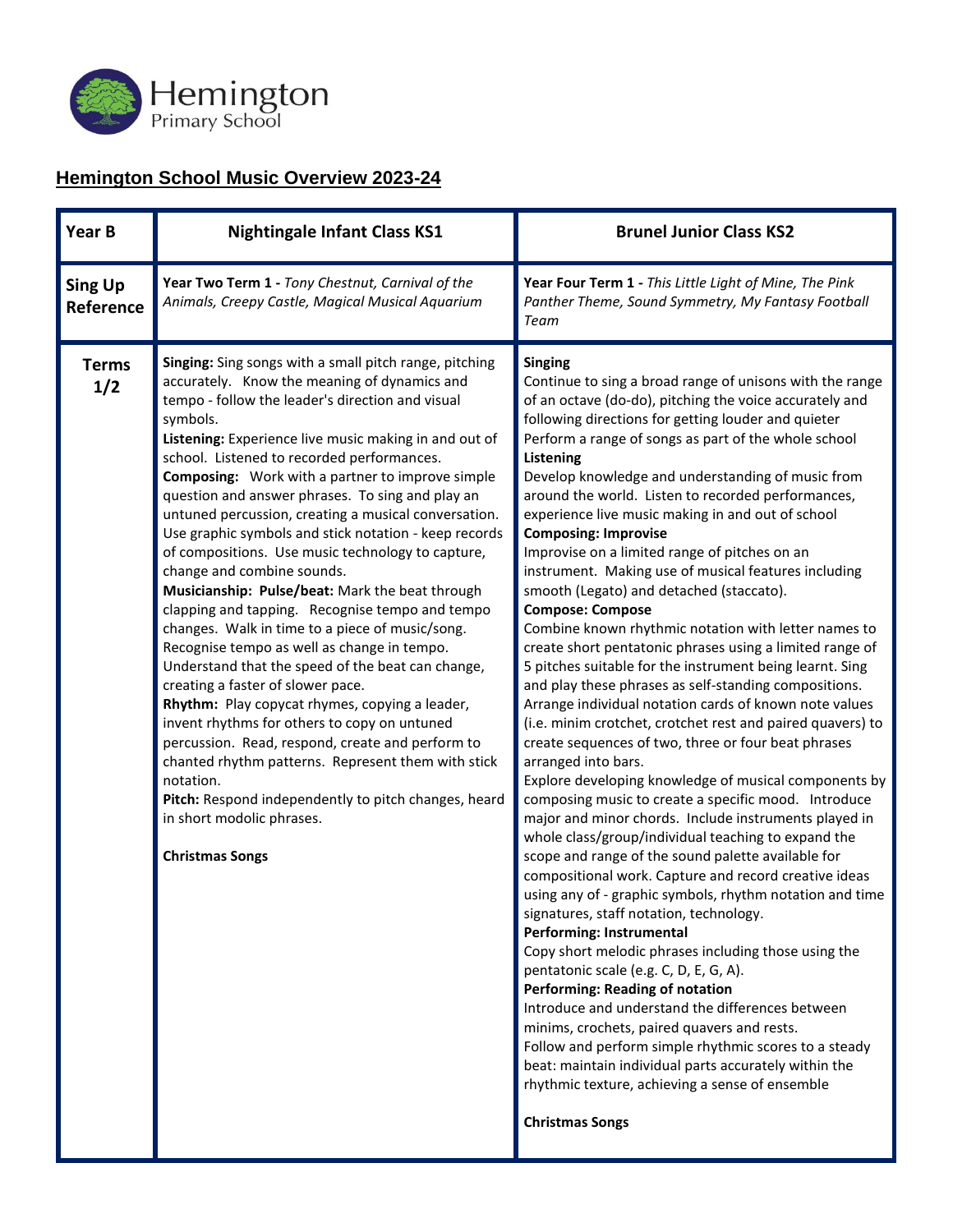

| <b>Sing Up</b><br>Reference | Year One Term 2 - Football, The Sea: 'Dawn' from Sea<br>Interludes, Musical Conversations, Who Stole my<br>Chickens and my Hens?                                                                                                                                                                                                                                                                                                                                                                                                                                                                                                                                                                                                                                                                                                                                                                                                                                                                                                                                                                                                                                                                                                              | Year Five Term 2 - Madina Tun Nabi, Wpoca, Building a<br>Groove, Three Little Birds                                                                                                                                                                                                                                                                                                                                                                                                                                                                                                                                                                                                                                                                                                                                                                                                                                                                                                                                                                                                                                                                                                                                                                                                                                                                                                                                                                                                                                                                                                                                                                                                                                     |
|-----------------------------|-----------------------------------------------------------------------------------------------------------------------------------------------------------------------------------------------------------------------------------------------------------------------------------------------------------------------------------------------------------------------------------------------------------------------------------------------------------------------------------------------------------------------------------------------------------------------------------------------------------------------------------------------------------------------------------------------------------------------------------------------------------------------------------------------------------------------------------------------------------------------------------------------------------------------------------------------------------------------------------------------------------------------------------------------------------------------------------------------------------------------------------------------------------------------------------------------------------------------------------------------|-------------------------------------------------------------------------------------------------------------------------------------------------------------------------------------------------------------------------------------------------------------------------------------------------------------------------------------------------------------------------------------------------------------------------------------------------------------------------------------------------------------------------------------------------------------------------------------------------------------------------------------------------------------------------------------------------------------------------------------------------------------------------------------------------------------------------------------------------------------------------------------------------------------------------------------------------------------------------------------------------------------------------------------------------------------------------------------------------------------------------------------------------------------------------------------------------------------------------------------------------------------------------------------------------------------------------------------------------------------------------------------------------------------------------------------------------------------------------------------------------------------------------------------------------------------------------------------------------------------------------------------------------------------------------------------------------------------------------|
| <b>Terms</b><br>3/4         | Singing: Sing simple chants and rhymes together<br>Listening: Listen to recorded performances.<br>Experience live music making.<br><b>Composing:</b><br>Improvise simple vocal chants using question-and-<br>answer phrases. Create simple sound effects and<br>short sequences of sound. Understand the difference<br>between rhythm and pitch patterns. Begin to<br>recognise graphic notation. Invent, retain, and recall<br>rhythm and pitch patterns. Use music technology to<br>capture, change, and combine sounds. Use music<br>technology to capture, change, and combine sounds<br>Musicianship: Pulse and Beat<br>Walk, move<br>or clap a steady beat.<br>Use body percussion to<br>play repeated patterns. Respond to the pulse in music<br>Rhythm - Perform short copycat rhythm patterns<br>accurately. Perform short repeating rhythm patterns<br>while keeping in time with a steady beat. Perform<br>word pattern chants.<br>Pitch - Sing familiar songs in low and high voices and<br>talk about the difference in sound. Compare high and<br>low sounds, sing familiar songs in low and high voices.<br>Explore percussion sounds to explore storytelling.<br>Follow pictures and symbols to guide singing and<br>playing. | <b>Singing</b><br>Sing a broad range of songs from an extended repertoire<br>with a sense of ensemble and performance. This should<br>include observing phrasing, accurate pitching and<br>appropriate style.<br>Sing three-part rounds, partner songs and songs with a<br>verse and a chorus<br>Perform a range of songs with the whole school<br>Listening<br>Develop knowledge and understanding of music from<br>around the world. Listen to recorded performances,<br>experience live music making in and out of school<br><b>Composing: Improvise</b><br>Improvise freely over a drone, developing a sense of<br>shape and character, using tuned percussion and<br>melodic instruments. Improvise over a simple groove,<br>responding to the beat, creating a satisfying melodic<br>shape; experiment with using a wider range of dynamics.<br><b>Compose: Compose</b><br>Capture and record creative ideas using any of: graphic<br>symbols, rhythm notation and time signatures, staff<br>notation, technology<br>Performing: Instrumental<br>Play melodies on tuned percussion, melodic instruments<br>or keyboards, following staff notation written on one<br>stave. Understand how triads are formed and play them<br>on tuned percussion, melodic instruments, or keyboards.<br>Perform a range of repertoire pieces and arrangements<br>combining acoustic instruments to form mixed<br>ensembles. Develop the skill of playing by ear on tuned<br>instruments, copying longer phrases and familiar<br>melodies.<br>Performing: Reading of notation.<br>Understand the differences between 2/4, 3/4, and 4/4<br>time signatures. Read and perform pitch notation within<br>an octave (e.g. C-C'/do-do'). |
| <b>Sing Up</b><br>Reference | Year Two Term 3 - Tanczymy Labada, Listen 3,<br>Compose 3, The Rockpool Rock                                                                                                                                                                                                                                                                                                                                                                                                                                                                                                                                                                                                                                                                                                                                                                                                                                                                                                                                                                                                                                                                                                                                                                  | Year Six Term 3 - Ame Sau Vala Tara Bal, Listen 3,<br>Compose 3, Nobody Knows (The Lumineers)                                                                                                                                                                                                                                                                                                                                                                                                                                                                                                                                                                                                                                                                                                                                                                                                                                                                                                                                                                                                                                                                                                                                                                                                                                                                                                                                                                                                                                                                                                                                                                                                                           |
| <b>Term</b><br>5/6          | SING UP CURRICULUM TO BE UPDATED END OF April<br>2022 TERM 5 END OF MAY TERM 6<br><b>Whole School Performance</b>                                                                                                                                                                                                                                                                                                                                                                                                                                                                                                                                                                                                                                                                                                                                                                                                                                                                                                                                                                                                                                                                                                                             | SING UP CURRICULUM TO BE UPDATED END OF April<br>2022 TERM 5 END OF MAY TERM 6<br><b>Whole School Performance</b>                                                                                                                                                                                                                                                                                                                                                                                                                                                                                                                                                                                                                                                                                                                                                                                                                                                                                                                                                                                                                                                                                                                                                                                                                                                                                                                                                                                                                                                                                                                                                                                                       |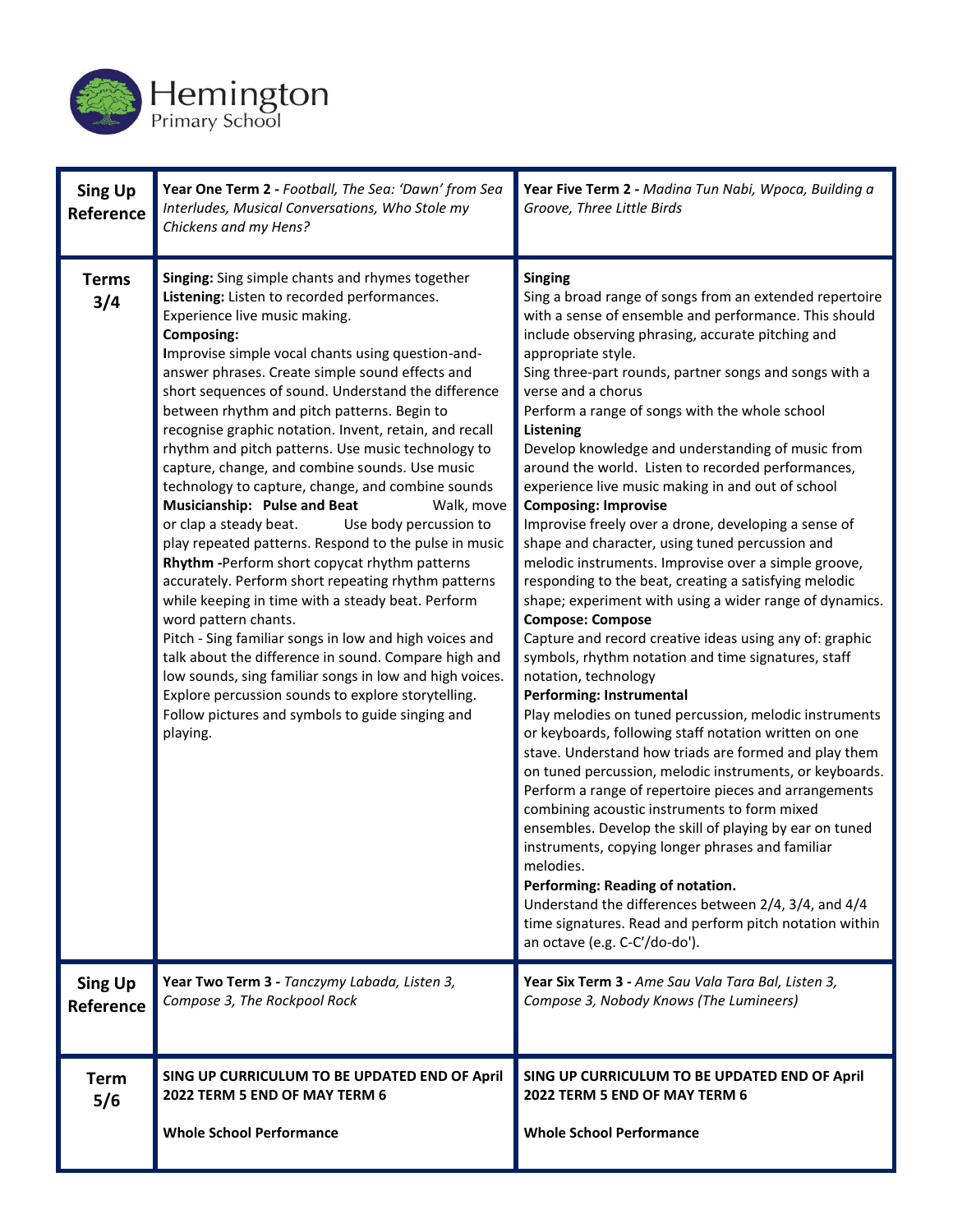

### **Hemington School Music Overview 2024-25**

| Year C                      | <b>Nightingale Infant Class KS1</b>                                                                                                                                                                                                                                                                                                                                                                                                                                                                                                                                                                                                                                                                                                                      | <b>Brunel Junior Class KS2</b>                                                                                                                                                                                                                                                                                                                                                                                                                                                                                                                                                                                                                                                                                                                                                                                                                                                                                                                                                                                                                                                                                                                                                                                                                                                                                                                                                                                                                                                                                                                                                                                                                                                                                                                                                                                                                                                                            |
|-----------------------------|----------------------------------------------------------------------------------------------------------------------------------------------------------------------------------------------------------------------------------------------------------------------------------------------------------------------------------------------------------------------------------------------------------------------------------------------------------------------------------------------------------------------------------------------------------------------------------------------------------------------------------------------------------------------------------------------------------------------------------------------------------|-----------------------------------------------------------------------------------------------------------------------------------------------------------------------------------------------------------------------------------------------------------------------------------------------------------------------------------------------------------------------------------------------------------------------------------------------------------------------------------------------------------------------------------------------------------------------------------------------------------------------------------------------------------------------------------------------------------------------------------------------------------------------------------------------------------------------------------------------------------------------------------------------------------------------------------------------------------------------------------------------------------------------------------------------------------------------------------------------------------------------------------------------------------------------------------------------------------------------------------------------------------------------------------------------------------------------------------------------------------------------------------------------------------------------------------------------------------------------------------------------------------------------------------------------------------------------------------------------------------------------------------------------------------------------------------------------------------------------------------------------------------------------------------------------------------------------------------------------------------------------------------------------------------|
| <b>Sing Up</b><br>Reference | Year One Term 1 - Menu Song, Colonel Hathi's<br>March, Magical Musical Aquarium, The King is in the<br>Castle                                                                                                                                                                                                                                                                                                                                                                                                                                                                                                                                                                                                                                            | <b>Year Five Term 1 - What Shall We Do with the Drunken</b><br>Sailor, Why We Sing, Keep the Home Fires Burning,<br>Songwriting                                                                                                                                                                                                                                                                                                                                                                                                                                                                                                                                                                                                                                                                                                                                                                                                                                                                                                                                                                                                                                                                                                                                                                                                                                                                                                                                                                                                                                                                                                                                                                                                                                                                                                                                                                           |
| <b>Terms</b><br>1/2         | Singing: Sing simple chants and rhymes together<br>Listening: Listen to recorded performances.<br><b>Experience Live Music Making</b><br>Composing: Create simple sound effects and short<br>sequences of sound. Invent, retain and recall rhythm<br>and pitch patterns. Begin to recognise graphic<br>notation.<br>Musicianship: Pulse and Beat<br>Walk, move or clap a steady beat. Use body<br>percussion to play repeated patterns. Respond to the<br>Rhythm - Perform word pattern<br>pulse in music<br>chants.<br>Pitch - Compare high and low sounds, sing familiar<br>songs in low and high voices. Explore percussion<br>sounds to explore storytelling. Follow pictures and<br>symbols to guide singing and playing.<br><b>Christmas Songs</b> | <b>Singing</b><br>Sing a broad range of songs from an extended repertoire<br>with a sense of ensemble and performance. This should<br>include observing phrasing, accurate pitching and<br>appropriate style.<br>Sing three-part rounds, partner songs and songs with a<br>verse and a chorus<br>Perform a range of songs with the whole school<br><b>Listening</b><br>Develop knowledge and understanding of music from<br>around the world. Listen to recorded performances,<br>Experience live music making in and out of school.<br><b>Composing: Improvise</b><br>Improvise over a simple groove, responding to the beat,<br>creating a satisfying melodic shape; experiment with a<br>wider range of dynamics.<br><b>Compose: Compose</b><br>Compose melodies made from pairs of phrases in either<br>C major or A minor, or a key suitable for the instrument<br>chosen. These melodies can be enhanced with rhythmic<br>or chordal accompaniment.<br>Working in pairs, compose a short ternary piece, or<br>another musical structure.<br>Use chords to compose music to evoke a specific<br>atmosphere, mood or environment. Or create music to<br>accompany a silent film, play or book.<br>Capture and record creative ideas using any of: graphic<br>symbols, rhythm notation and time signatures, staff<br>notation, technology<br>Performing: Instrumental<br>Play melodies on tuned percussion, melodic instruments<br>or keyboards. Follow staff notation written on one stave<br>and using notes within the Middle C-C/do-do range.<br>Whole class leading to small group performance.<br>Understand how triads are formed and play them on<br>tuned percussion, melodic instruments or keyboards.<br>Perform simple chordal accompaniments to familiar<br>songs.<br>Perform a range of repertoire pieces and arrangements<br>combining acoustic instruments to form mixed<br>ensembles. |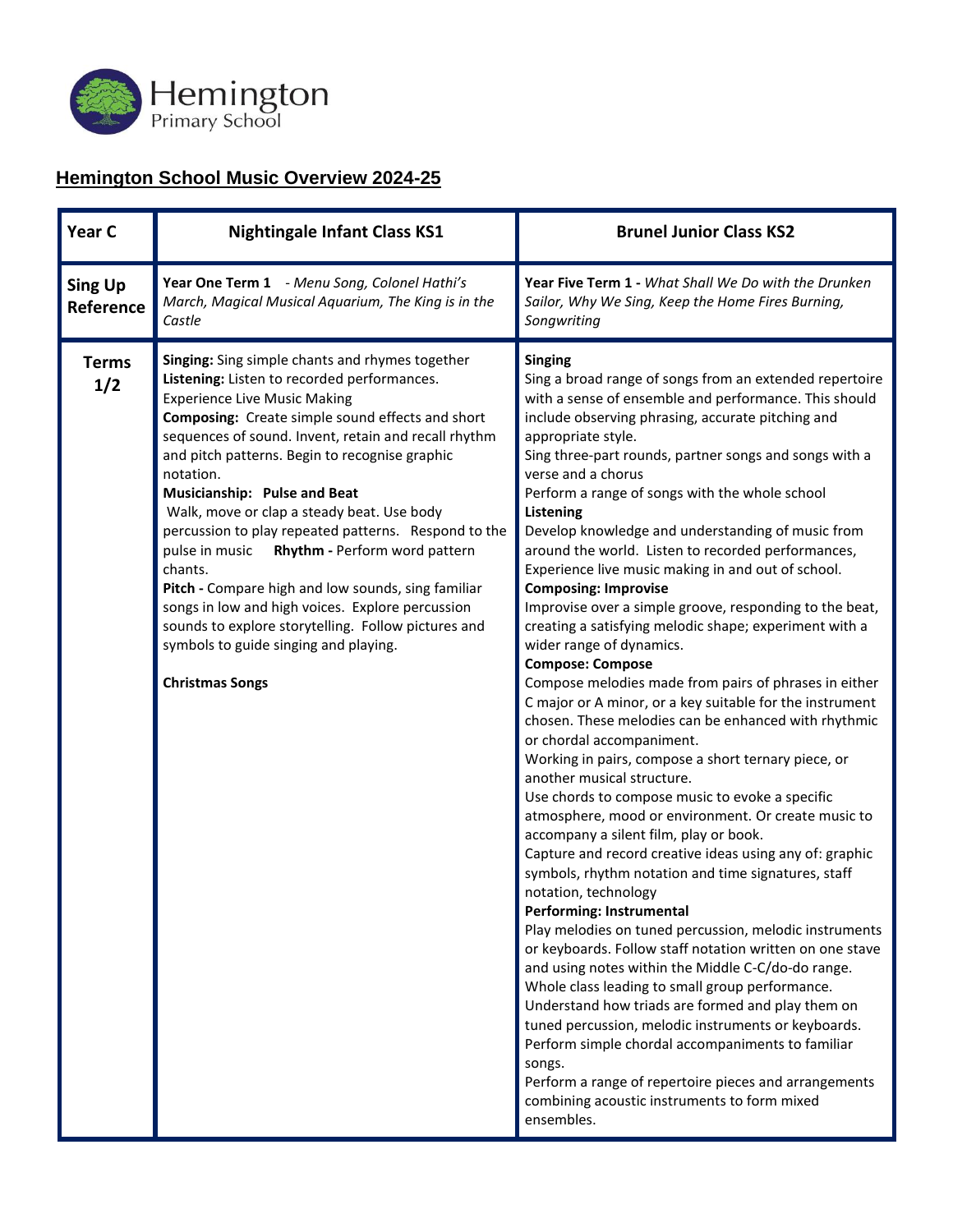

|                             |                                                                                                                                                                                                                                                                                                                                                                                                                                                                                                                                                                                                                                                                                                                                                                                                                                                                                                                                                                                                                                                                                                                                                                                                                        | Develop the skill of playing by ear on tuned instruments,<br>copying longer phrases and familiar melodies.<br><b>Performing: Reading of notation</b><br>Further understand the differences between semibreves,<br>minims, crotchets and crotchet rests, paired quavers and<br>semiquavers.<br>Read and perform pitch notation within an octave.<br>Read and play short rhythmic phrases at sight from<br>prepared cards, using conventional symbols for known<br>rhythms and note durations                                                                                                                                                                                                                                                                                                                                                                                                                                                                                                                                                                                                                                                                                                                                                                                                                                                                                                                                                                                       |
|-----------------------------|------------------------------------------------------------------------------------------------------------------------------------------------------------------------------------------------------------------------------------------------------------------------------------------------------------------------------------------------------------------------------------------------------------------------------------------------------------------------------------------------------------------------------------------------------------------------------------------------------------------------------------------------------------------------------------------------------------------------------------------------------------------------------------------------------------------------------------------------------------------------------------------------------------------------------------------------------------------------------------------------------------------------------------------------------------------------------------------------------------------------------------------------------------------------------------------------------------------------|-----------------------------------------------------------------------------------------------------------------------------------------------------------------------------------------------------------------------------------------------------------------------------------------------------------------------------------------------------------------------------------------------------------------------------------------------------------------------------------------------------------------------------------------------------------------------------------------------------------------------------------------------------------------------------------------------------------------------------------------------------------------------------------------------------------------------------------------------------------------------------------------------------------------------------------------------------------------------------------------------------------------------------------------------------------------------------------------------------------------------------------------------------------------------------------------------------------------------------------------------------------------------------------------------------------------------------------------------------------------------------------------------------------------------------------------------------------------------------------|
| <b>Sing Up</b><br>Reference | Year Two Term 2 - Grandma Rap, Orawa, Musical<br>Conversations, Minibeasts                                                                                                                                                                                                                                                                                                                                                                                                                                                                                                                                                                                                                                                                                                                                                                                                                                                                                                                                                                                                                                                                                                                                             | Year Six Term 2 - Dona Nobis Pacem, You to me are<br>Everything, Building a Groove, Ain't Gonna Let Nobody                                                                                                                                                                                                                                                                                                                                                                                                                                                                                                                                                                                                                                                                                                                                                                                                                                                                                                                                                                                                                                                                                                                                                                                                                                                                                                                                                                        |
| <b>Terms</b><br>3/4         | Singing:<br>Sing songs regularly with a pitch range of do-so (e.g. C-<br>G) with increasing vocal control. Sing songs with a<br>small pitch range, pitching accurately<br>Listening:<br>Listen to recorded performances. Experience live<br>music making.<br><b>Composing: Partner work to improvise simple</b><br>question and answer phrases. Use music technology<br>to capture, change and combine sounds.<br>Musicianship: Pulse and beat - understand the speed<br>of beat can change. Mark the beat of a listening piece<br>by tapping or clapping. Recognise tempo. Walk in<br>time to a beat. Begin to group beats in twos/threes.<br>Rhyme - Play copycat rhymes. Create rhythms using<br>word phrases. Read, respond, create and perform<br>chanted rhythm patterns. Represent them with stick<br>notation. Pitch: Play a range of singing games based<br>on the cuckoo interval (so-mi) matching voices<br>accurately, supported by a leader playing the melody.<br>The melody could be played on a piano, acoustic<br>instrument, or backing track. Sing short phrases<br>independently within a singing game or short song.<br>Respond independently to pitch changes heard in<br>short melodic phrases. | <b>Singing</b><br>Sign a broad range of songs, including syncopated<br>rhythms, as part of a choir, with ensemble and<br>performance. Observing rhythm, phrasing, accurate<br>pitching and appropriate style.<br>Sing three/four-part rounds or partner songs,<br>experiment with positioning the singer randomly. To<br>develop greater listening skills, balance between parts<br>and vocal independence. Perform a range of songs as a<br>choir in school assemblies, school performance<br>opportunities, and to a wider audience<br>Listening<br>Develop knowledge and understanding from music<br>around the world. Listen to recorded performances.<br>Experience live music making.<br><b>Composing: Improvise</b><br>Extend improvised melodies beyond 8 beats over a fixed<br>groove, creating a satisfying melodic shape<br><b>Compose: Compose</b><br>Compose melodies from pairs of phrases in either G<br>major or E minor or a key for the instrument chosen.<br>Melodies can be enhanced with rhythmic or chordal<br>accompaniment. Compose a ternary piece or another<br>musical structure using music software to create and<br>record it.<br>Performing: Instrumental<br>Accompany this same melody, and others, using block<br>chords or a bass line. Engage with others through<br>ensemble playing with pupils taking on melody or<br>accompaniment roles. Accompaniment could be chords<br>or a single note bass line.<br>Performing: Reading of notation. |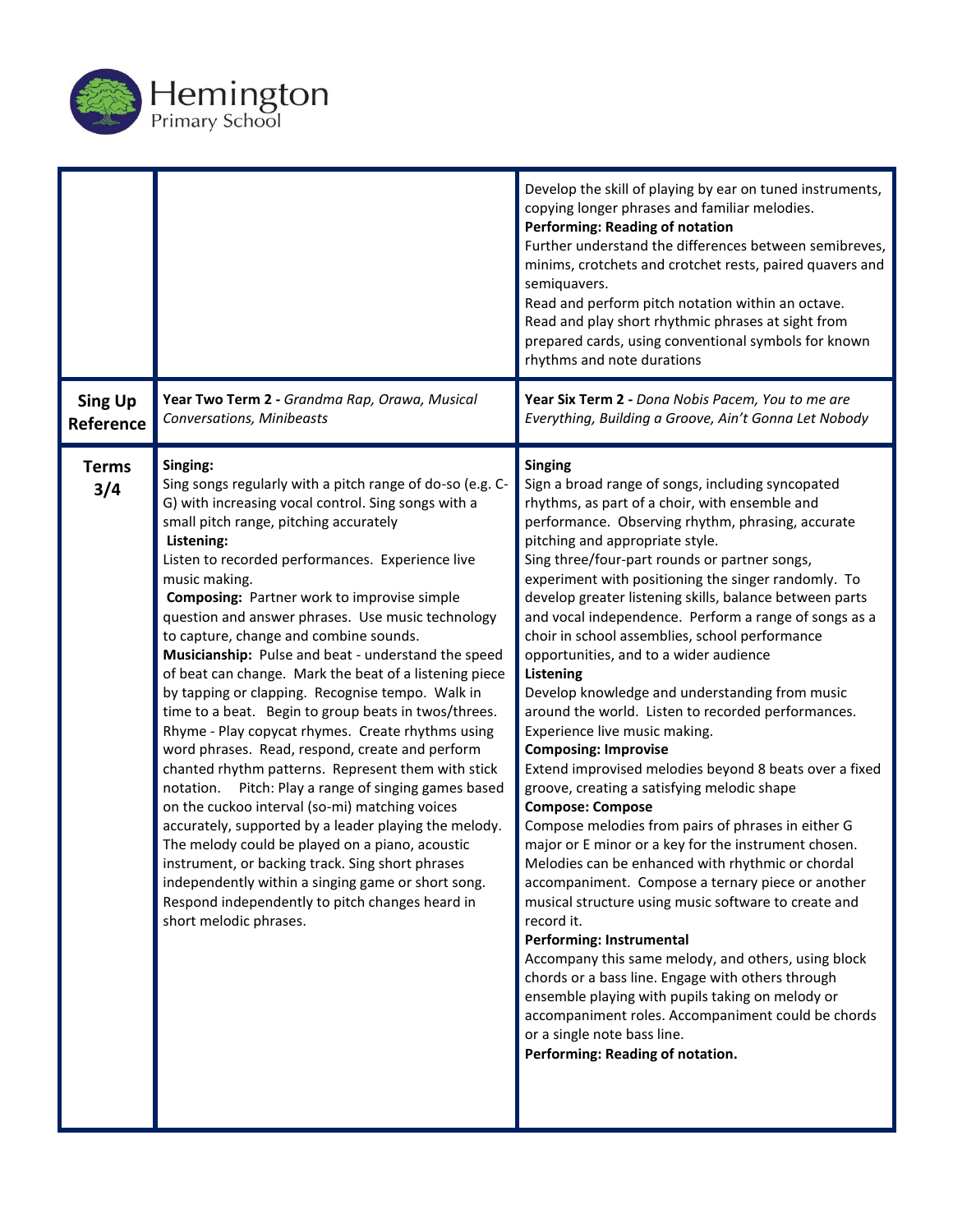

| Sing Up     | Year One Term 3 - Come Dance with Me, Nautilus,                                                                   | Year Three Term 3 - Instruments: Fly With the Stars,                                                              |
|-------------|-------------------------------------------------------------------------------------------------------------------|-------------------------------------------------------------------------------------------------------------------|
| Reference   | Compose 3, As I was Walking Down the Street                                                                       | Compose 3, Four White Horses                                                                                      |
| Term<br>5/6 | SING UP CURRICULUM TO BE UPDATED END OF April<br>2022 TERM 5 END OF MAY TERM 6<br><b>Whole School Performance</b> | SING UP CURRICULUM TO BE UPDATED END OF April<br>2022 TERM 5 END OF MAY TERM 6<br><b>Whole School Performance</b> |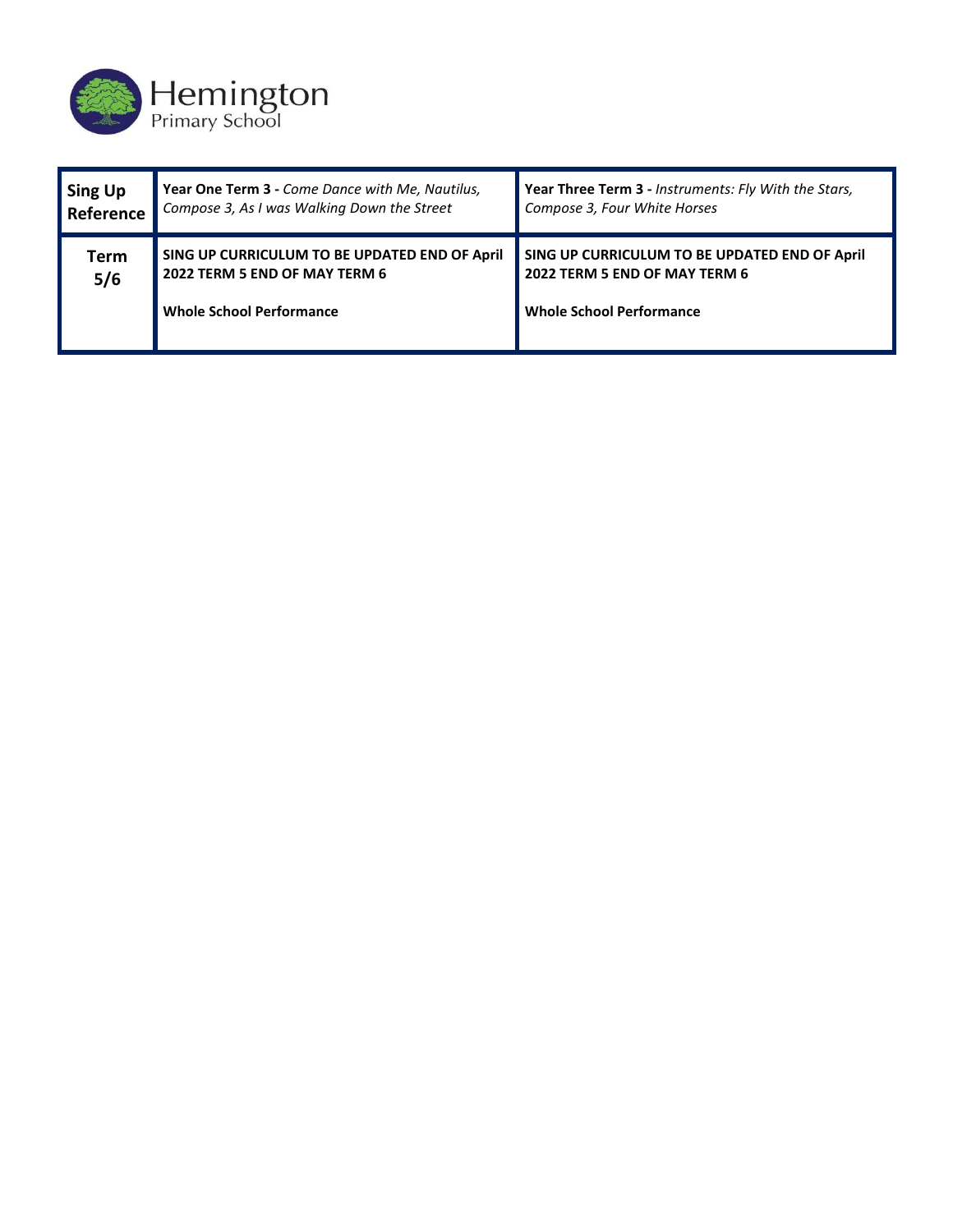

## **Hemington School Music Overview 2021-22**

| Year D              | <b>Nightingale Infant Class</b>                                                                                                                                                                                                                                                                                                                                                                                                                                                                                                                                                                                                                                                                                                                                                                                                                                                                                                                                                                                                                                                                                                                                                                                                      | <b>Brunel Junior Class</b>                                                                                                                                                                                                                                                                                                                                                                                                                                                                                                                                                                                                                                                                                                                                                                                                                                                                                                                                                                                                                                                                                                                                                                                                                                                                                                                                                                                                                                                                                                                                 |
|---------------------|--------------------------------------------------------------------------------------------------------------------------------------------------------------------------------------------------------------------------------------------------------------------------------------------------------------------------------------------------------------------------------------------------------------------------------------------------------------------------------------------------------------------------------------------------------------------------------------------------------------------------------------------------------------------------------------------------------------------------------------------------------------------------------------------------------------------------------------------------------------------------------------------------------------------------------------------------------------------------------------------------------------------------------------------------------------------------------------------------------------------------------------------------------------------------------------------------------------------------------------|------------------------------------------------------------------------------------------------------------------------------------------------------------------------------------------------------------------------------------------------------------------------------------------------------------------------------------------------------------------------------------------------------------------------------------------------------------------------------------------------------------------------------------------------------------------------------------------------------------------------------------------------------------------------------------------------------------------------------------------------------------------------------------------------------------------------------------------------------------------------------------------------------------------------------------------------------------------------------------------------------------------------------------------------------------------------------------------------------------------------------------------------------------------------------------------------------------------------------------------------------------------------------------------------------------------------------------------------------------------------------------------------------------------------------------------------------------------------------------------------------------------------------------------------------------|
| <b>Terms</b>        | Year 2 Term 1 - Tony Chestnut, Carnival of the Animals,<br>Creepy Castle, Magical Musical Aquarium                                                                                                                                                                                                                                                                                                                                                                                                                                                                                                                                                                                                                                                                                                                                                                                                                                                                                                                                                                                                                                                                                                                                   | Year 6 Term 1 - Hey Mr Miller, Shadows, Touch the Sky,<br>Songwriting                                                                                                                                                                                                                                                                                                                                                                                                                                                                                                                                                                                                                                                                                                                                                                                                                                                                                                                                                                                                                                                                                                                                                                                                                                                                                                                                                                                                                                                                                      |
| 1/2                 | Singing: Sing songs with a small pitch range, pitching<br>accurately. Know the meaning of dynamics and tempo<br>- follow the leader's direction and visual symbols.<br>Listening: Experience live music making in and out of<br>school. Listened to recorded performances.<br><b>Composing:</b> Work with a partner to improve simple<br>question and answer phrases. To sing and play an<br>untuned percussion, creating a musical conversation.<br>Use graphic symbols and stick notation - keep records<br>of compositions. Use music technology to capture,<br>change and combine sounds.<br>Musicianship: Pulse/beat: Mark the beat through<br>clapping and tapping. Recognise tempo and tempo<br>changes. Walk in time to a piece of music/song.<br>Recognise tempo as well as change in tempo.<br>Understand that the speed of the beat can change,<br>creating a faster of slower pace.<br>Rhythm: Play copycat rhymes, copying a leader, invent<br>rhythms for others to copy on untuned percussion.<br>Read, respond, create and perform to chanted rhythm<br>patterns. Represent them with stick notation.<br>Pitch: Respond independently to pitch changes, heard<br>in short modolic phrases.<br><b>Christmas Songs</b> | <b>Singing</b><br>Sign a broad range of songs, including syncopated<br>rhythms, as part of a choir, with ensemble and<br>performance. Observing rhythm, phrasing, accurate<br>pitching and appropriate style.<br>Sing three/four-part rounds or partner songs,<br>experiment with positioning the singer randomly. To<br>develop greater listening skills, balance between parts<br>and vocal independence. Perform a range of songs as a<br>choir.<br><b>Listening</b><br>Develop knowledge and understanding from music<br>around the world. Listen to recorded performances.<br>Experience live music making.<br><b>Composing: Improvise</b><br>Extend improvisation skills through small group work.<br>Create music with multiple sections with repetition and<br>contrast. Use chord changes as part of an improvised<br>sequence.<br><b>Compose: Compose</b><br>Compose melodies from pairs of phrases in either G<br>major or E minor. Or a key for the instrument chosen.<br>Melodies can be enhanced with rhythmic or chordal<br>accompaniment. Compose a ternary piece or another<br>musical structure using music software to create and<br>record it.<br><b>Performing: Instrumental</b><br>Accompany melody using block chords or a bass line,<br>use a range of keyboard/tuned percussion or computer<br>software. Engage with others through ensemble<br>playing with pupils taking on melody or accompaniment<br>roles. Accompaniment could be chords or a single note<br>bass line.<br>Performing: Reading of notation.<br>Not this term |
| <b>Terms</b><br>3/4 | Year 1 Term 2 - Football, The Sea: 'Dawn' from Sea<br>Interludes, Musical Conversations, Who Stole my<br>Chickens and my Hens?                                                                                                                                                                                                                                                                                                                                                                                                                                                                                                                                                                                                                                                                                                                                                                                                                                                                                                                                                                                                                                                                                                       | Year 3 Term 2 - Instruments: Latin Dance, March from<br>'The Nutcracker', From a Railway Carriage                                                                                                                                                                                                                                                                                                                                                                                                                                                                                                                                                                                                                                                                                                                                                                                                                                                                                                                                                                                                                                                                                                                                                                                                                                                                                                                                                                                                                                                          |